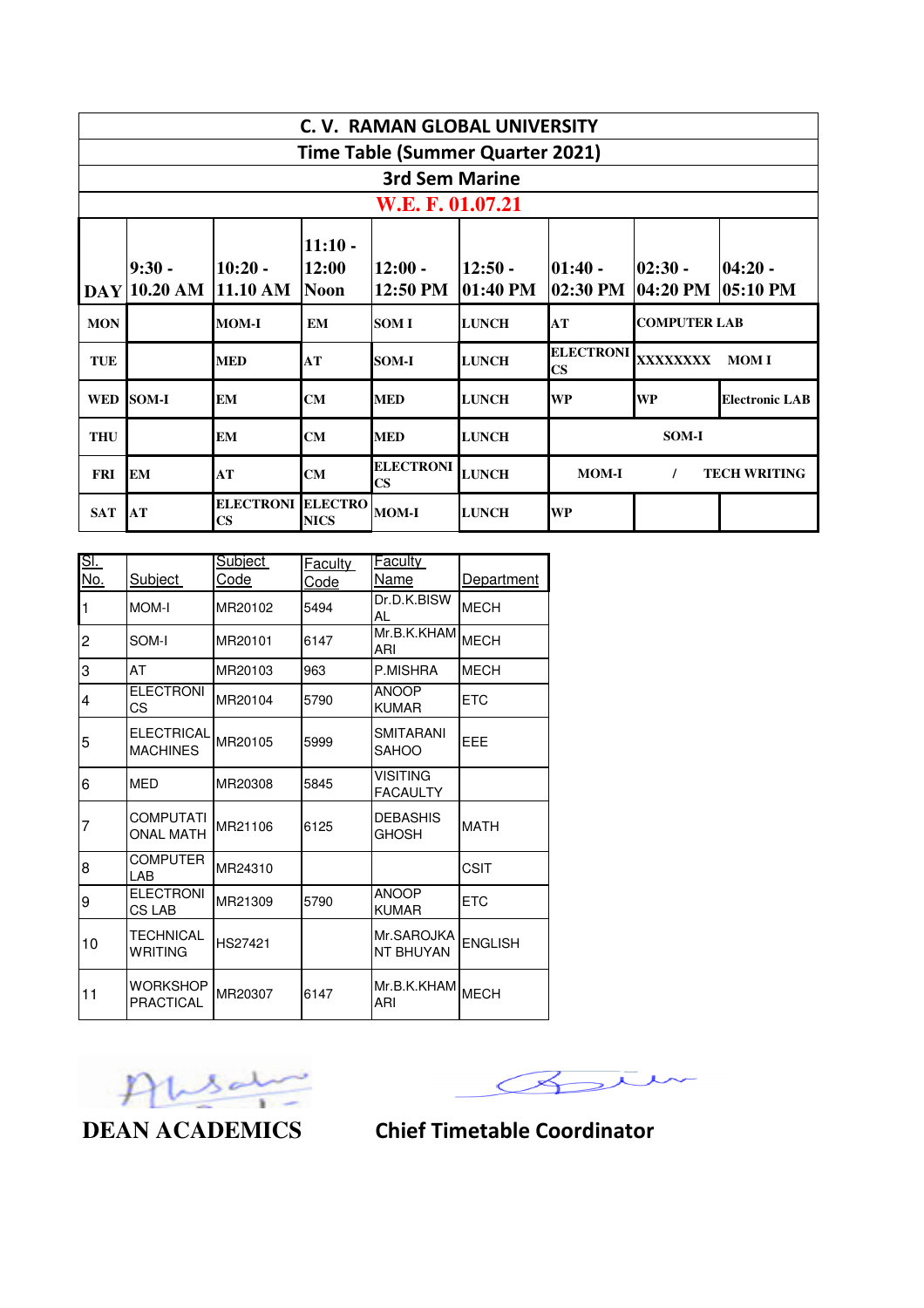# **C.V.RAMAN GLOBAL UNIVERSITY, ODISHADEPARTMENT OF Computer Science & Information Technology SUMMER QUARTER TIMETABLE FOR 3rd SEM CSIT**

|            |                       |                        |                          | W.E. F.01.07.21     |                      |                         |                         |
|------------|-----------------------|------------------------|--------------------------|---------------------|----------------------|-------------------------|-------------------------|
|            | 10.30A.M-<br>11.30 AM | 11.30 AM-<br>12.30 A.M | 12.30 NOON -<br>1.30 P.M | 1.30P.M-2.30<br>P.M | 2.30 P.M-3.30<br>P.M | $3.30P.M - 4.30$<br>P.M | $14.30$ P.M-5.30<br>P.M |
| <b>MON</b> | <b>DMGT</b>           | <b>AEC</b>             | <b>OOP</b>               | B                   | DS                   | <b>DCCN LAB</b>         |                         |
| <b>TUE</b> | <b>DMGT</b>           | <b>AEC</b>             | <b>DCCN</b>              | R                   | <b>OOP</b>           |                         | <b>DS LAB</b>           |
| WED        | <b>DMGT</b>           | <b>AEC</b>             | <b>OOP</b>               |                     | DS                   |                         | WT LAB                  |
| <b>THU</b> | <b>DMGT</b>           | <b>AEC</b>             | <b>DCCN</b>              | ΙA                  | DS                   | X                       | X                       |
| <b>FRI</b> | <b>OOP</b>            |                        | AEC LAB                  |                     | <b>DCCN</b>          | DS                      | TW                      |
| <b>SAT</b> |                       |                        | <b>DCCN</b>              | <b>BREAK</b>        | <b>CDT</b>           |                         |                         |

| SI. No. | Abbre.          | Subject                                    | <b>Subject Code</b> | <b>Name of Faculty</b>           | Dept.       |
|---------|-----------------|--------------------------------------------|---------------------|----------------------------------|-------------|
|         | <b>DMGT</b>     | Discrete Mathematics & Graph Theory        | MA21112             | MR. PRASANTA KUMAR RAUT          | <b>MATH</b> |
|         | <b>AEC</b>      | <b>Analog Electronics Circuits</b>         | EC21102             | Mr.TUSHARKANTI DAS               | <b>IETC</b> |
| 3       | <b>OOP</b>      | Object Oriented Programming using Java     | CS20132             | <b>DR.ROJALINA PRIYADARSHINI</b> | <b>CSIT</b> |
| 4       | DS              | Data Structures                            | CS20131             | MR., SAIKAT CHAKRABORTY          | <b>CSE</b>  |
| 5.      | <b>DCCN</b>     | Data Communication & Computer Networks     | CS20135             | <b>MONALISA MISHRA</b>           | <b>CSE</b>  |
| 6       | <b>AEC LAB</b>  | Analog Electronics Circuit Laboratory      | EC21302             | Mr.TUSHARKANTI DAS               | <b>ETC</b>  |
|         | <b>DS LAB</b>   | Data Structure Lab                         | CS20331             | <b>MR.SAIKAT CHAKRABORTY</b>     | <b>CSE</b>  |
| 8       | <b>DCCN LAB</b> | Data Communication & Computer Networks LAB | CS20335             | <b>MONALISA MISHRA</b>           | <b>CSE</b>  |
| 9       | <b>WT LAB</b>   | Web Technology Lab                         | IT24353             | <b>SURENDRA K NANDA</b>          | <b>CSE</b>  |
| 10      | <b>TW</b>       | <b>Technical Writing</b>                   | HS27421             | <b>ENGLISH DEPT</b>              | <b>HSS</b>  |

# **DEPARTMENT OF Computer Science & Information Technology SUMMER QUARTER TIMETABLE FOR 3rd SEM CSSE**  ENGLISH DEPT **C.V.RAMAN GLOBAL UNIVERSITY, ODISHA**

|            |                       |                        |                            |                     | W.E. F.01.07.21          |                          |                      |  |
|------------|-----------------------|------------------------|----------------------------|---------------------|--------------------------|--------------------------|----------------------|--|
|            | 10.30A.M-<br>11.30 AM | 11.30 AM-<br>12.30 A.M | 12.30 NOON -<br>$1.30$ P.M | 1.30P.M-2.30<br>P.M | $12.30$ P.M-3.30<br>IP.M | $3.30P.M - 4.30$<br>IP.M | 4.30 P.M-5.30<br>P.M |  |
| <b>MON</b> | <b>DMGT</b>           | <b>AEC</b>             | <b>OOPC</b>                | IΒ                  | DS                       | <b>CNCC LAB</b>          |                      |  |
| TUE        | <b>DMGT</b>           | <b>AEC</b>             | <b>OOPC</b>                | l R                 | <b>CNCC</b>              | <b>DS LAB</b>            |                      |  |
| WED        | <b>DMGT</b>           | <b>AEC</b>             | <b>OOPC</b>                | E                   | <b>DS</b>                | <b>CNCC</b>              | <b>ITS</b>           |  |
| <b>THU</b> | <b>DMGT</b>           | <b>AEC</b>             | OOPC                       | IA                  | <b>DS</b>                | <b>CNCC</b>              | <b>ITS</b>           |  |
| <b>FRI</b> | Χ                     |                        | AEC LAB                    | ιK                  | <b>CNCC</b>              | DS                       | TW                   |  |
| <b>SAT</b> |                       | PYTHON LAB             | <b>I</b> ITS               |                     | <b>ITS</b>               |                          |                      |  |

| Sl. No.       | Abbre.      | Subject                                        | <b>Subject Code</b> | <b>Name of Faculty</b>       | Dept.       |
|---------------|-------------|------------------------------------------------|---------------------|------------------------------|-------------|
|               | <b>DMGT</b> | Discrete Mathematics and Graph Theory (DMGT)   | MA21112             | MR. PRASANTA KUMAR RAUT      | <b>MATH</b> |
| $\mathcal{P}$ | <b>OOPC</b> | Object Oriented Programming Concepts(OOPC)     | EC21102             | Dr. Rojalina Priyadarshini   | <b>CSIT</b> |
| 3             | DS          | Data Structure                                 | CS20132             | <b>MR.SAIKAT CHAKRABORTY</b> | <b>CSE</b>  |
| 4             | <b>ITS</b>  | Introduction to IT Security                    | CS20131             | Anjana Mishra                | CSIT        |
| 5             | <b>AEC</b>  | Analog Electronics And Circuits (AEC)          | CS20135             | Mr.TUSHARKANTI DAS           | <b>ETC</b>  |
| 6             | DS Lab      | DS Lab                                         | EC21302             | <b>MR.SAIKAT CHAKRABORTY</b> | <b>CSE</b>  |
|               | Ptrhon Lab  | Programming in Python Lab                      | CS20331             | Ankur Priyadarshi            | CSIT        |
| 8             | OOPC Lab    | Object Oriented Programming Concepts(OOPC) Lab | CS20335             | Dr. Rojalina Priyadarshini   | <b>CSIT</b> |
| q             | AEC Lab     | AEC Lab                                        | IT24353             | Mr.TUSHARKANTI DAS           | <b>ETC</b>  |
| 10            | <b>TW</b>   | Technical Writing (TW)                         | HS27421             | <b>ENGLISH DEPT</b>          | <b>HSS</b>  |



 $\curvearrowright$  $\overline{\phantom{a}}$ 

### **Chief Timetable Coordinator**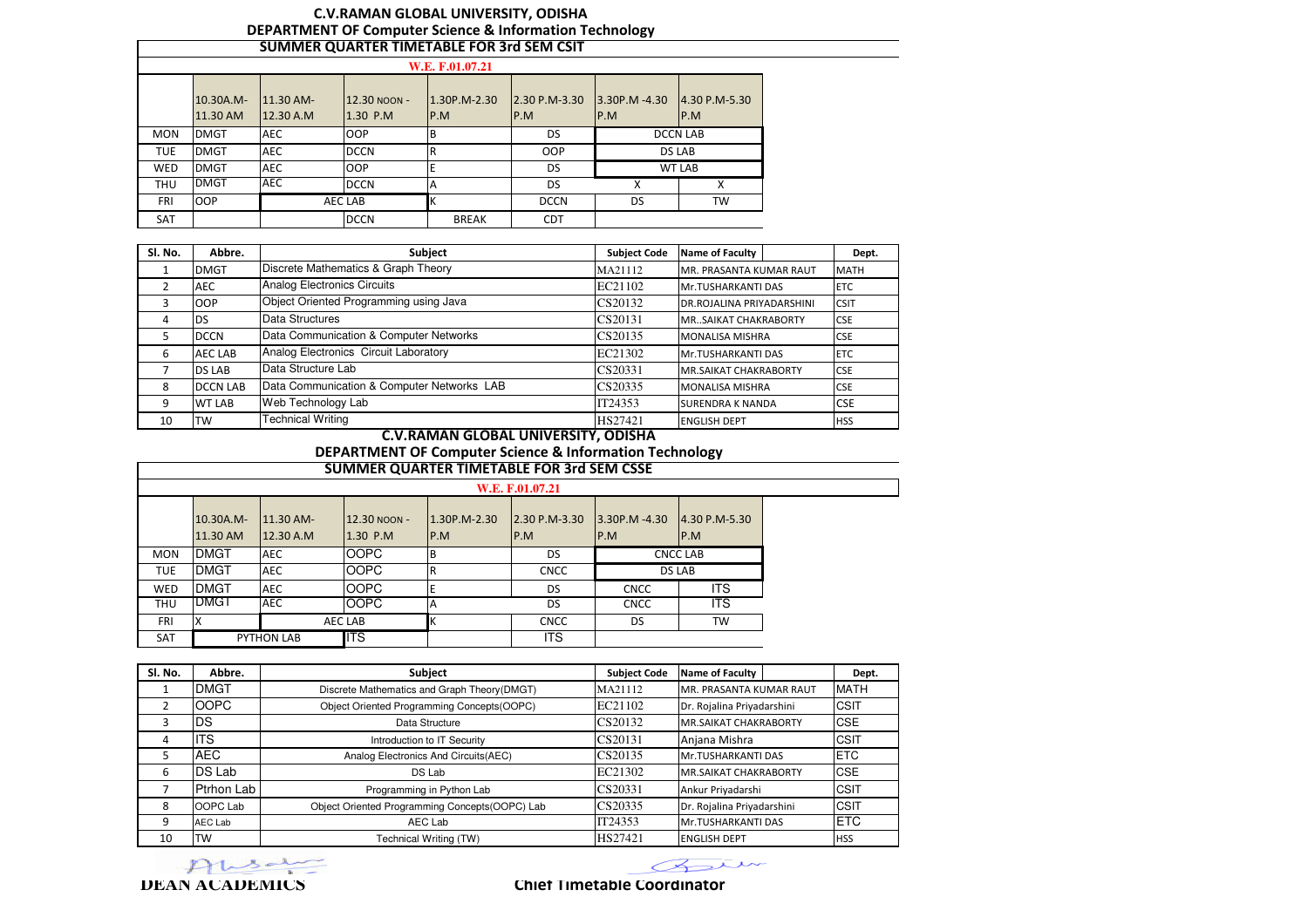# **C. V. RAMAN GLOBAL UNIVERSITYSummer Quarter Time Table 20213rd Semester, Dept. of EEE**

## **W.E. F.01.07.21**

|            |                    | $10:30 - 11:30$ |                    |                 | $01:30 -$    | $02:30 -$           |                            | $ 04:30 - 05:30 $ |
|------------|--------------------|-----------------|--------------------|-----------------|--------------|---------------------|----------------------------|-------------------|
|            | $9:30 - 10:30$ AM  | AM              | $11:30 - 12:30$ PM | 12:30 - 1:30 PM | 02:30 PM     | 03:30 PM            | $03:30 - 04:30 \text{ PM}$ | PM                |
| <b>MON</b> | <b>MATH - IIIA</b> | <b>EEMI</b>     | <b>AEC</b>         | $C$ & N         | <b>BREAK</b> |                     |                            |                   |
| <b>TUE</b> | <b>MATH - IIIA</b> | S & S           | <b>AEC</b>         |                 | <b>BREAK</b> |                     | $OOPC++$                   |                   |
| <b>WED</b> |                    | S & S           | <b>AEC</b>         | C & N           | <b>BREAK</b> | $C$ & N Lab         |                            |                   |
| <b>THU</b> | <b>MATH - IIIA</b> | <b>EEMI</b>     | <b>AEC</b>         | C & N           | <b>BREAK</b> | <b>Mini Project</b> |                            |                   |
| <b>FRI</b> | <b>MATH - IIIA</b> | S & S           | <b>AEC LAB</b>     |                 | <b>BREAK</b> | <b>EEM LAB</b>      |                            | TW                |
| <b>SAT</b> | S & S              | <b>EEMI</b>     | <b>EEMI</b>        | C & N           | <b>BREAK</b> |                     |                            |                   |

| <b>Sl. No.</b> | <b>Subject</b>                                                                | <b>Subject Code</b> | <b>Faculty Code</b> | <b>Faculty Name</b>            | <b>Department</b> |
|----------------|-------------------------------------------------------------------------------|---------------------|---------------------|--------------------------------|-------------------|
| 1              | Mathematics- $III(A)$                                                         | MA21110             | 1128                | MS. DIPTIREKHA<br><b>SAHOO</b> | <b>MATH</b>       |
| 2              | Circuits and Networks(C&N)                                                    | EL20101             | 5930                | M.K.SHARMA                     | EE                |
| 3              | Analog Electronic Circuits(AEC)                                               | EC21115             | 5878                | Tusharkanti Dash               | <b>ETC</b>        |
| 4              | Signals & Systems(S&S)                                                        | EC21109             | 6201                | M.Z. Lazarus                   | <b>EEE</b>        |
| 5              | <b>Electrical and Electronics</b><br>Measurement and<br>Instrumentation(EEMI) | EL20102             | 5993                | Appu Raushan                   | <b>EEE</b>        |
| 6              | <b>Electrical and Electronics</b><br>Measurement Lab(EEM LAB)                 | EL20303             | 5993                | Appu Raushan                   | EEE               |
| $\overline{7}$ | Circuits and Networks Lab (C&N<br>LAB)                                        | EL20301             | 5930                | <b>M.K.SHARMA</b>              | EE                |
| $\,8\,$        | Analog Electronic Circuits<br>Lab(AEC LAB)                                    | EC21305             | 5878                | Tusharkanti Dash               | <b>ETC</b>        |
| 9              | <b>Object Oriented Programming using</b><br>$C++(OOPC++)$                     | CS24371             | 6104                | Rasmi Ranjan Khansama          | CSE               |
| 10             | Mini Project                                                                  | EL27397             | 5993                | Appu Raushan                   | <b>EEE</b>        |
| 11             | Technical Writing(TW)                                                         | HS27421             |                     | Saroj kanta Bhuyan             | <b>HSS</b>        |
| 12             | <b>SIEMENS</b>                                                                |                     |                     |                                | CoE               |
| 13             | <b>BOSCH</b>                                                                  |                     |                     |                                | CoE               |



**Chief Timetable Coordinator**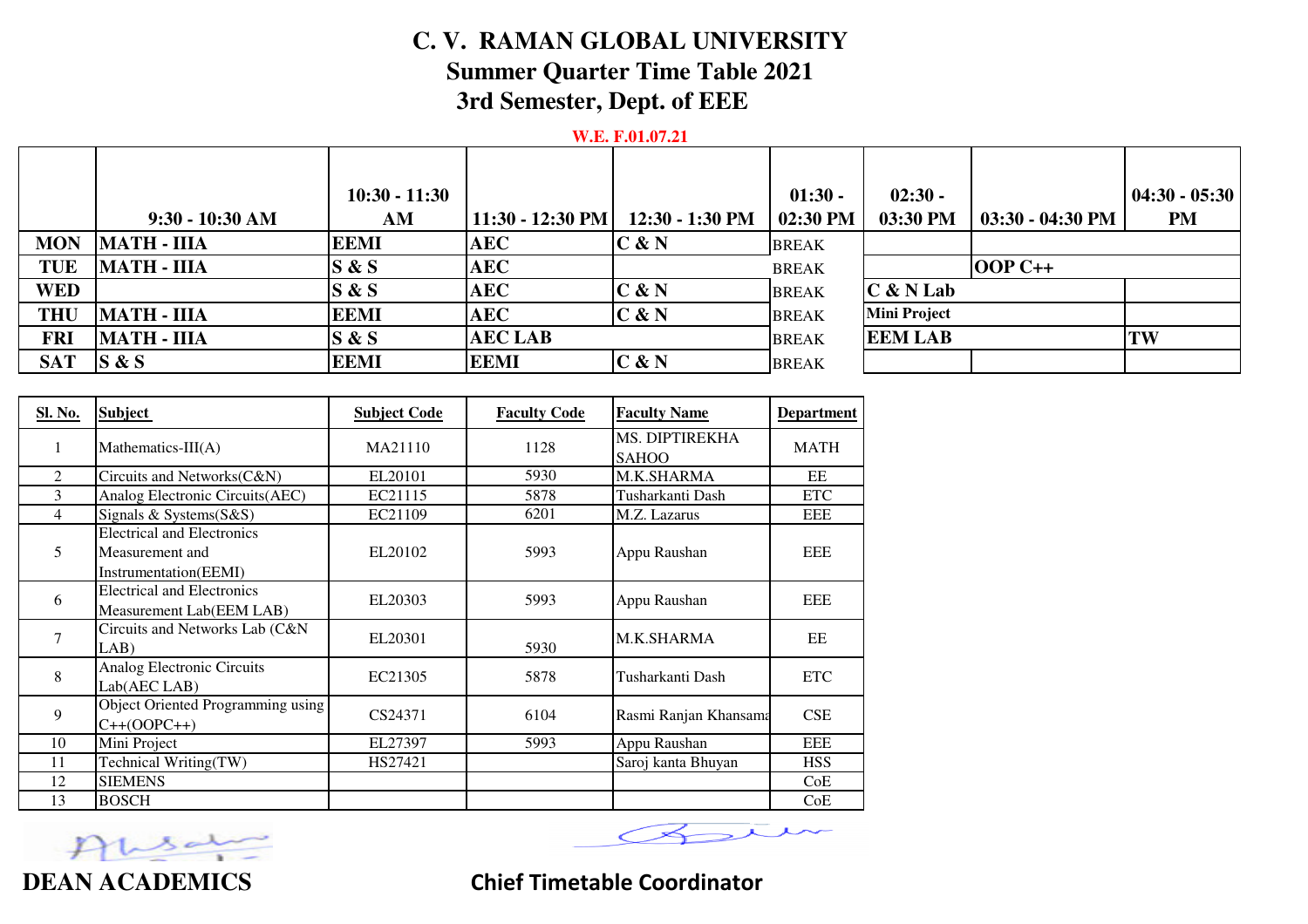|                         |                            |                                          |                                     |                              | <b>Provisional Summer Quarter Time Table 2021</b> |                                |                                                                                         |                         |
|-------------------------|----------------------------|------------------------------------------|-------------------------------------|------------------------------|---------------------------------------------------|--------------------------------|-----------------------------------------------------------------------------------------|-------------------------|
|                         |                            |                                          |                                     |                              | DEPARTMENT OF CHEMICAL ENGINEERING                |                                |                                                                                         |                         |
|                         |                            |                                          |                                     | C.V. RAMAN GLOBAL UNIVERSITY |                                                   |                                |                                                                                         |                         |
|                         |                            |                                          |                                     | 3rd Semester                 |                                                   |                                |                                                                                         |                         |
|                         |                            |                                          |                                     | W.E. F.01.07.21              |                                                   |                                |                                                                                         |                         |
| <b>Days</b>             | $9.30 -$<br>10.20A.M.      | 10:30 - 11:20 AM                         | 11:30A.M.- 12:20P.M. 12:30-01:20 PM |                              |                                                   |                                | $ 01:30 - 02:20  $ PM $ 02:30 - 03:20  $ PM $ 03:30 - 04:20  $ PM $ 04:30 - 05:20  $ PM |                         |
| <b>MON</b>              |                            | <b>CPT</b>                               | <b>CPC</b>                          | <b>BREAK</b>                 |                                                   |                                | $Math-III(B)$                                                                           | <b>FFFM</b>             |
| <b>TUE</b>              |                            | <b>IPA Lab</b>                           |                                     |                              | <b>CPC</b>                                        | <b>FFFM</b>                    | $Math-III(B)$                                                                           | <b>Buffering Class</b>  |
| <b>WED</b>              | <b>Buffering</b>           | <b>CPT</b>                               | $C++$                               |                              | $C++LAB$                                          |                                | $Math-III(B)$                                                                           | $Math-III(B)$           |
| <b>THU</b>              | <b>CPT</b><br><b>Class</b> |                                          | <b>FFFM</b>                         |                              | <b>FFFM Lab</b>                                   |                                | $Math-III(B)$                                                                           | <b>Buffering Class</b>  |
| <b>FRI</b>              |                            | $C++$                                    | <b>CPT</b>                          |                              | <b>FFFM</b>                                       | <b>CPC</b>                     | <b>CPC</b>                                                                              | TW                      |
| <b>SAT</b>              |                            | <b>FFFM</b>                              | $C++$                               |                              | <b>CPT Lab</b>                                    |                                | <b>Buffering Class</b>                                                                  | <b>Buffering Class</b>  |
|                         |                            |                                          |                                     |                              |                                                   |                                |                                                                                         |                         |
| Sl. No.                 |                            | <b>Subject</b>                           | <b>Subject Code</b>                 | <b>Subject Category</b>      | <b>Faculty SID No.</b>                            |                                | <b>Faculty Name</b>                                                                     | <b>Department</b>       |
| 1                       | Mathematics-III(B)         |                                          | <b>MA21111</b>                      | <b>Theory</b>                | 1132                                              | <b>MS. SAI JAGNYASENI RANA</b> |                                                                                         | <b>Math</b>             |
| $\overline{2}$          | <b>Fluid Flow and Flow</b> |                                          | CH20107                             | <b>Theory</b>                | 6126                                              | <b>Dr.Anup Kundu</b>           |                                                                                         | <b>Chemical</b>         |
| $\mathbf{3}$            |                            | <b>Chemical Process Technology(CPT)</b>  | <b>CH20102</b>                      | <b>Theory</b>                | 5388                                              | Dr.Debarpita Ghosal            |                                                                                         | <b>Chemical</b>         |
| $\overline{\mathbf{4}}$ |                            | <b>Chemical Process Calculation(CPC)</b> | <b>CH20106</b>                      | <b>Theory</b>                | 5237                                              | Mr.Rudra Narayan Mohapatro     |                                                                                         | <b>Chemical</b>         |
| 5                       | using C++                  | <b>Objective Oriented Programming</b>    | <b>CS21102</b>                      | <b>Theory</b>                | 5207                                              | <b>Mamtarani Das</b>           |                                                                                         | <b>Computer Science</b> |
| $\overline{7}$          | Lab(FFFM Lab)              |                                          | CH20306                             | <b>Sessional</b>             | 6126                                              | <b>Dr.Anup Kundu</b>           |                                                                                         | <b>Chemical</b>         |
| 8                       |                            | <b>Chemical Process Technology</b>       | CH20307                             | <b>Sessional</b>             | 5278                                              | Dr.Ranjita Mohanty             |                                                                                         | <b>Chemical</b>         |
| 9                       |                            | <b>Objective Oriented Programming</b>    | <b>CS21302</b>                      | Sessional                    | 5207                                              | <b>Mamtarani Das</b>           |                                                                                         | <b>Computer Science</b> |

**DEAN ACADEMICS**

**HS 27421Technical Writing Lab (TW Lab)**

**10**

**11**

# **Chief Timetable Coordinator**

y

 $\epsilon$ 

人

 $\overline{1}$ 

**CH24301 CH24301 CH2501 Sessional 1988 Dr.Debarpita Ghosal Chemical Chemical** 

**Research 1 Sessional PhD. Scholar Miss Saroj kanta HSS** 

**Dr.Debarpita Ghosal**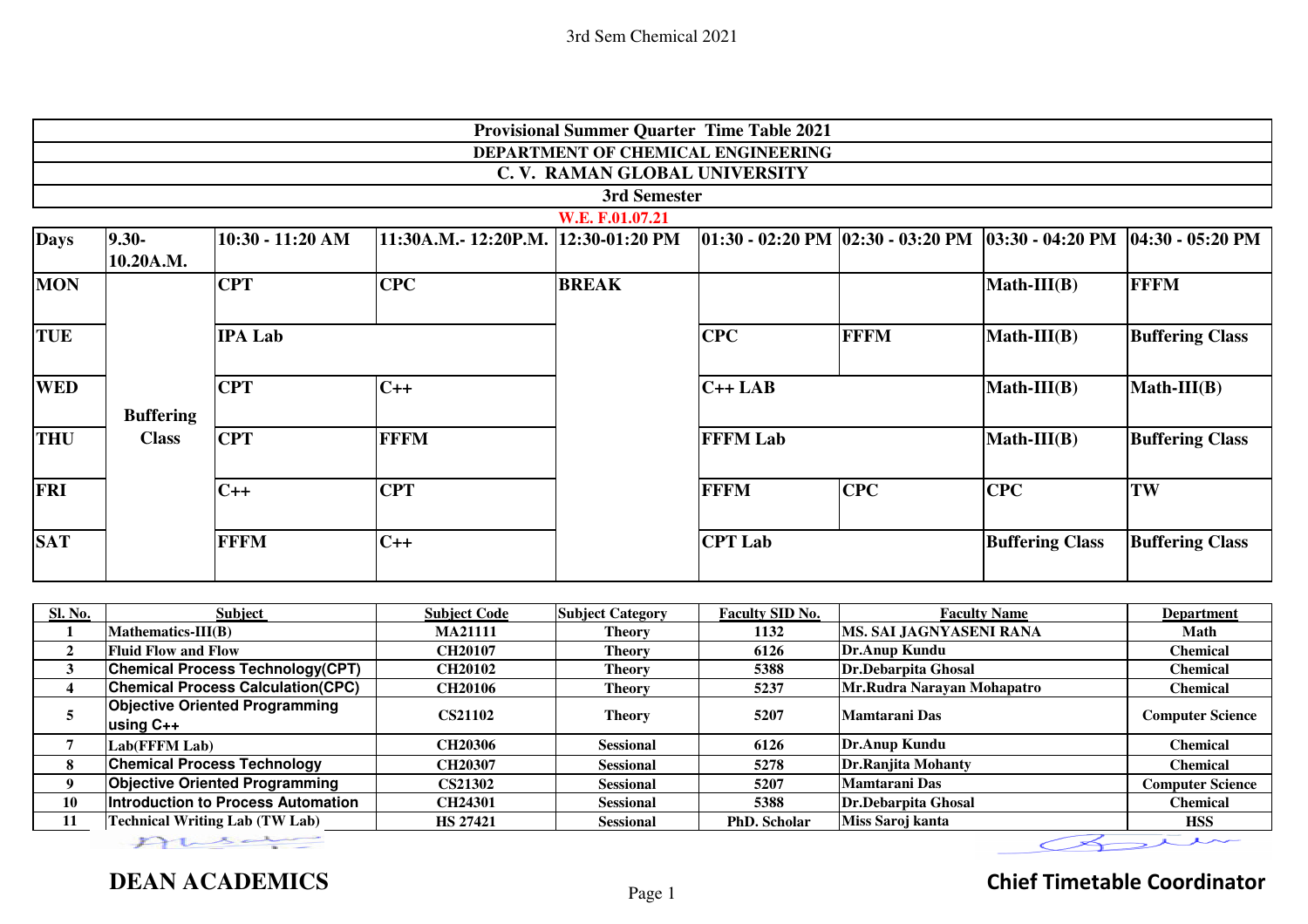## C. V. RAMAN GLOBA ErUNIVERSITY **SUMMER QUARTER TIME TABLE 2020-2021CIVIL ENGINEERING**

## **W.E. F.01.07.21**

|            | $9:30 - 10:30$ AM | $10:30 - 11:30$ AM | 11:30 - 12:30 PM | $12:30 - 1:30$ PM | $1:30 - 02:30$ PM | $\vert$ 02:30 - 03:30 PM $\vert$ 03:30 - 04:30 PM $\vert$ 04:30 - 05:30 PM |               |                     |
|------------|-------------------|--------------------|------------------|-------------------|-------------------|----------------------------------------------------------------------------|---------------|---------------------|
| <b>MON</b> | <b>FM</b>         | SUR-I              | <b>MOS</b>       | <b>CEM</b>        |                   |                                                                            | $MATH-III(B)$ |                     |
| <b>TUE</b> | <b>MOS</b>        | <b>CEM</b>         | <b>FM</b>        |                   |                   |                                                                            | $MATH-III(B)$ |                     |
| <b>WED</b> |                   | SUR-I              |                  | <b>FM</b>         |                   | $C++ LAB(1:30-3:10)$                                                       |               | $MATH-III(B)$       |
| <b>THU</b> |                   | <b>MOS</b>         | SUR-I            |                   |                   | SUR-I LAB(1:30-3:10)                                                       |               | <b>MINI PROJECT</b> |
| <b>FRI</b> |                   | <b>MOS</b>         | <b>FM</b>        | <b>CEM</b>        |                   | MT LAB(2:30-4:10)                                                          |               | TW                  |
| <b>SAT</b> |                   | SUR-I              |                  |                   |                   |                                                                            |               |                     |

| Sl.No.   | <b>SUBJECTS</b>                    | <b>Subject Code</b> | <b>Faculty Code</b> | <b>Faculty Name</b>     | <b>Department</b> |
|----------|------------------------------------|---------------------|---------------------|-------------------------|-------------------|
|          | <b>FLUID MECHANICS</b>             | CE20116             | 5913                | R.M.PRUSTY              | <b>CIVIL ENGG</b> |
|          | MATHEMATICS-III(B)                 | MA21111             | 1132                | MS. SAI JAGNYASENI RANA | MATH              |
|          | MECHANICS OF SOLIDS                | CE20102             | 5908                | PARTH SARATHI PAL       | <b>CIVIL ENGG</b> |
|          | SURVEYING-I                        | CE20103             | 6192                | R.ADITYA B              | <b>CIVIL ENGG</b> |
|          | <b>CIVIL ENGINEERING MATERIALS</b> | CE20104             | 5525                | <b>SANJEET SAHOO</b>    | <b>CIVIL ENGG</b> |
| 6        | SURVEY-I LAB                       | CE20308             | 6192                | R.ADITYA B              | <b>CIVIL ENGG</b> |
|          | IMATERIAL TESTING LAB              | CE20302             | 5798                | S.DAS                   | <b>CIVIL ENGG</b> |
| 8        | <b>CIVIL ENGG. DRAWING</b>         | CE20309             | 5525                | S.SAHOO                 | <b>CIVIL ENGG</b> |
| $\Omega$ | $C_{++}$ AND OOP LAB               | CS24351             |                     | NF                      | <b>IT/CSE</b>     |
| 10       | TECHNICAL WRITING                  | HS27421             |                     |                         | <b>HSS</b>        |

Ţ

**DEAN ACADEMICS**

Bur

**Chief Timetable Coordinator**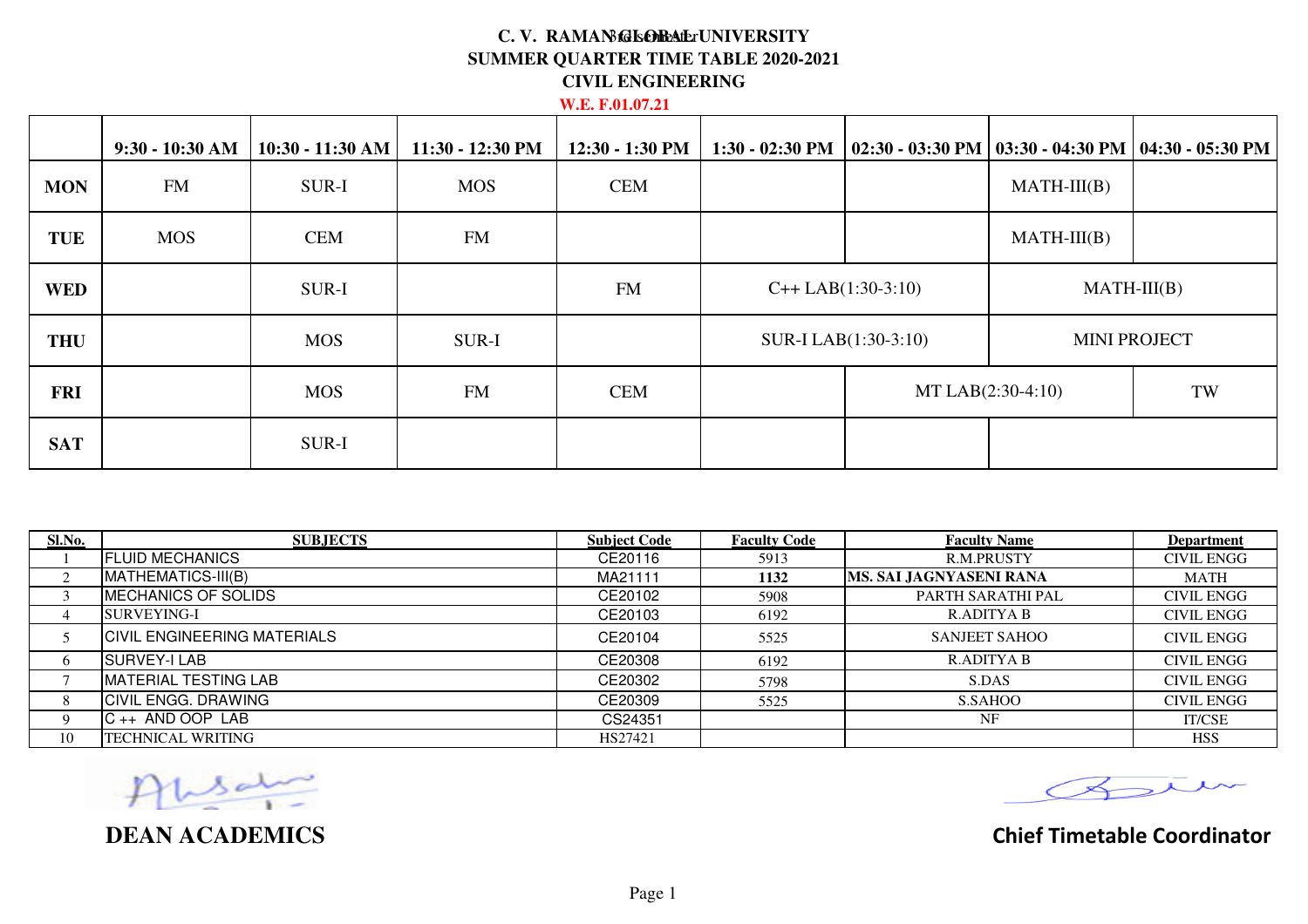#### **C.V.RAMAN GLOBAL UNIVERSITY, ODISHA**

|            | DEPARTMENT OF COMPUTER SCIENCE & ENGG.   |                             |                       |                    |                          |                          |                       |  |  |  |
|------------|------------------------------------------|-----------------------------|-----------------------|--------------------|--------------------------|--------------------------|-----------------------|--|--|--|
|            | SUMMER QUARTER TIMETABLE FOR 3rd SEM CSE |                             |                       |                    |                          |                          |                       |  |  |  |
|            |                                          |                             | W.E. F. 01.07.21      |                    |                          |                          |                       |  |  |  |
|            | 10.30A.M-                                | 11.30 AM 11.30 AM-12.30 A.M | 12.30 NOON - 1.30 P.M | $1.30P.M-2.30 P.M$ | $2.30 P.M -$<br>3.30 P.M | $13.30P.M -$<br>4.30 P.M | 4.30 P.M-<br>5.30 P.M |  |  |  |
| <b>MON</b> | <b>DMGT</b>                              | AEC                         | <b>OOP</b>            |                    | <b>DS</b>                | <b>DCCN LAB</b>          |                       |  |  |  |
| <b>TUE</b> | <b>DMGT</b>                              | <b>AEC</b>                  | <b>DCCN</b>           |                    | <b>OOP</b>               | <b>DS LAB</b>            |                       |  |  |  |
| <b>WED</b> | <b>DMGT</b>                              | <b>AEC</b>                  | <b>OOP</b>            |                    | <b>DS</b>                | <b>WT LAB</b>            |                       |  |  |  |
| <b>THU</b> | <b>DMGT</b>                              | <b>AEC</b>                  | <b>DCCN</b>           |                    | <b>DS</b>                |                          |                       |  |  |  |
| FRI        | <b>OOP</b>                               | <b>AEC LAB</b>              |                       |                    | <b>DCCN</b>              | <b>DS</b>                | <b>TW</b>             |  |  |  |
| SAT        |                                          |                             | <b>DCCN</b>           | <b>BREAK</b>       | <b>CDT</b>               |                          |                       |  |  |  |

| SI. No. | Abbre.           |                                            |                     |                              |             |
|---------|------------------|--------------------------------------------|---------------------|------------------------------|-------------|
|         |                  | <b>Subject</b>                             | <b>Subject Code</b> | <b>Name of Faculty</b>       | Dept.       |
|         | <b>LIDMGT</b>    | Discrete Mathematics & Graph Theory        | MA21112             | MR. PRASANTA KUMAR RAUT      | <b>MATH</b> |
|         | 2 AEC            | <b>Analog Electronics Circuits</b>         | EC21102             | Mr.TUSHARKANTI DAS           | <b>ETC</b>  |
|         | 3 OOP            | Object Oriented Programming using Java     | CS20132             | DR.ROJALINA PRIYADARSHINI    | <b>CSIT</b> |
|         | 4 <sub>DS</sub>  | Data Structures                            | CS20131             | MR. SAIKAT CHAKRABORTY       | <b>CSE</b>  |
|         | 5 DCCN           | Data Communication & Computer Networks     | CS20135             | <b>MONALISA MISHRA</b>       | <b>CSE</b>  |
|         | <b>6 AEC LAB</b> | Analog Electronics Circuit Laboratory      | EC21302             | Mr.TUSHARKANTI DAS           | <b>ETC</b>  |
|         | 7 DS LAB         | Data Structure Lab                         | CS20331             | <b>MR.SAIKAT CHAKRABORTY</b> | <b>CSE</b>  |
|         | 8 DCCN LAB       | Data Communication & Computer Networks LAB | CS20335             | <b>MONALISA MISHRA</b>       | <b>CSE</b>  |
|         | 9 WT LAB         | Web Technology Lab                         | IT24353             | <b>SURENDRA K NANDA</b>      | <b>CSE</b>  |
|         | 10 <sub>TW</sub> | Technical Writing                          | HS27421             | <b>FNGLISH DEPT</b>          | <b>HSS</b>  |

#### **C.V.RAMAN GLOBAL UNIVERSITY, ODISHAB.Tech in Computer Engg and Software Engineering**

|            | SUMMER QUARTER TIMETABLE FOR 3rd SEM CSFE                                                                          |                |             |  |             |                 |           |  |  |  |  |
|------------|--------------------------------------------------------------------------------------------------------------------|----------------|-------------|--|-------------|-----------------|-----------|--|--|--|--|
|            | W.E. F. 01.07.21                                                                                                   |                |             |  |             |                 |           |  |  |  |  |
|            | 12.30 NOON - 1.30 P.M<br>2.30 P.M-<br>10.30A.M- 11.30 AM-12.30 A.M<br>$3.30P.M -$<br>4.30 P.M-<br>1.30P.M-2.30 P.M |                |             |  |             |                 |           |  |  |  |  |
|            | 11.30 AM                                                                                                           |                |             |  | 3.30 P.M    | 4.30 P.M        | 5.30 P.M  |  |  |  |  |
|            |                                                                                                                    |                |             |  |             |                 |           |  |  |  |  |
| <b>MON</b> | <b>IPS</b>                                                                                                         | <b>AEC</b>     | <b>AIES</b> |  | <b>DS</b>   | <b>CNCC LAB</b> |           |  |  |  |  |
| <b>TUE</b> | <b>IPS</b>                                                                                                         | <b>AEC</b>     | <b>AIES</b> |  | <b>CNCC</b> | <b>DS LAB</b>   |           |  |  |  |  |
| <b>WED</b> | <b>PS</b>                                                                                                          | <b>AEC</b>     | <b>AIES</b> |  | <b>DS</b>   | <b>CNCC</b>     |           |  |  |  |  |
| <b>THU</b> | <b>IPS</b>                                                                                                         | <b>AEC</b>     | <b>AIES</b> |  | <b>DS</b>   | <b>CNCC</b>     |           |  |  |  |  |
| FRI        |                                                                                                                    | <b>AEC LAB</b> |             |  | <b>CNCC</b> | <b>DS</b>       | <b>TW</b> |  |  |  |  |
| SAT        | <b>PYTHON LAB</b>                                                                                                  |                |             |  |             |                 |           |  |  |  |  |

| Sl. No.        | Abbre.            | Subject                                                         | <b>Subject Code</b> | <b>Name of Faculty</b>       | Dept.       |
|----------------|-------------------|-----------------------------------------------------------------|---------------------|------------------------------|-------------|
| 1              | PS                | Probability & Statistics                                        | MA21107             | MR. NIHAR RANJAN PANDA       | <b>MATH</b> |
| $\overline{2}$ | <b>AEC</b>        | <b>Analog Electronics Circuits</b>                              | EC21102             | <b>TUSHARKANTI DAS</b>       | <b>ETC</b>  |
| 3              | AI&ES             | Artificial Intelligence and Expert System                       | CS20132             | <b>ANKUR PRIYADARSHI</b>     | <b>CSIT</b> |
| 4              | <b>DS</b>         | Data Structures                                                 | CS20131             | <b>MR.SAIKAT CHAKRABORTY</b> | <b>CSE</b>  |
| 5              | <b>CNCC</b>       | Computer Networks and Cloud Computing / Cloud<br>Infrastructure | CS20135             | <b>MANAS R MISHRA</b>        | <b>CSE</b>  |
| 6              | <b>AEC LAB</b>    | Analog Electronics Circuit Laboratory                           | EC21302             | <b>TUSHARKANTI DAS</b>       | <b>ETC</b>  |
| 7              | <b>DS LAB</b>     | Data Structure Lab                                              | CS20331             | <b>MR.SAIKAT CHAKRABORTY</b> | <b>CSE</b>  |
| 8              | <b>CNCC LAB</b>   | Computer Networks and Cloud Computing using AWS Lab             | CS20335             | <b>MANAS R MISHRA</b>        | <b>CSE</b>  |
| 9              | <b>PYTHON LAB</b> | Programming in Python Lab                                       | IT24353             | <b>ANKUR PRIYADARSHI</b>     | <b>CSIT</b> |
| 10             | <b>TW</b>         | <b>Technical Writing</b>                                        | HS27421             | <b>ENGLISH DEPT</b>          | <b>HSS</b>  |

**DEAN ACADEMICS** 

**CHIEF TIME TABLE COORDINATOR**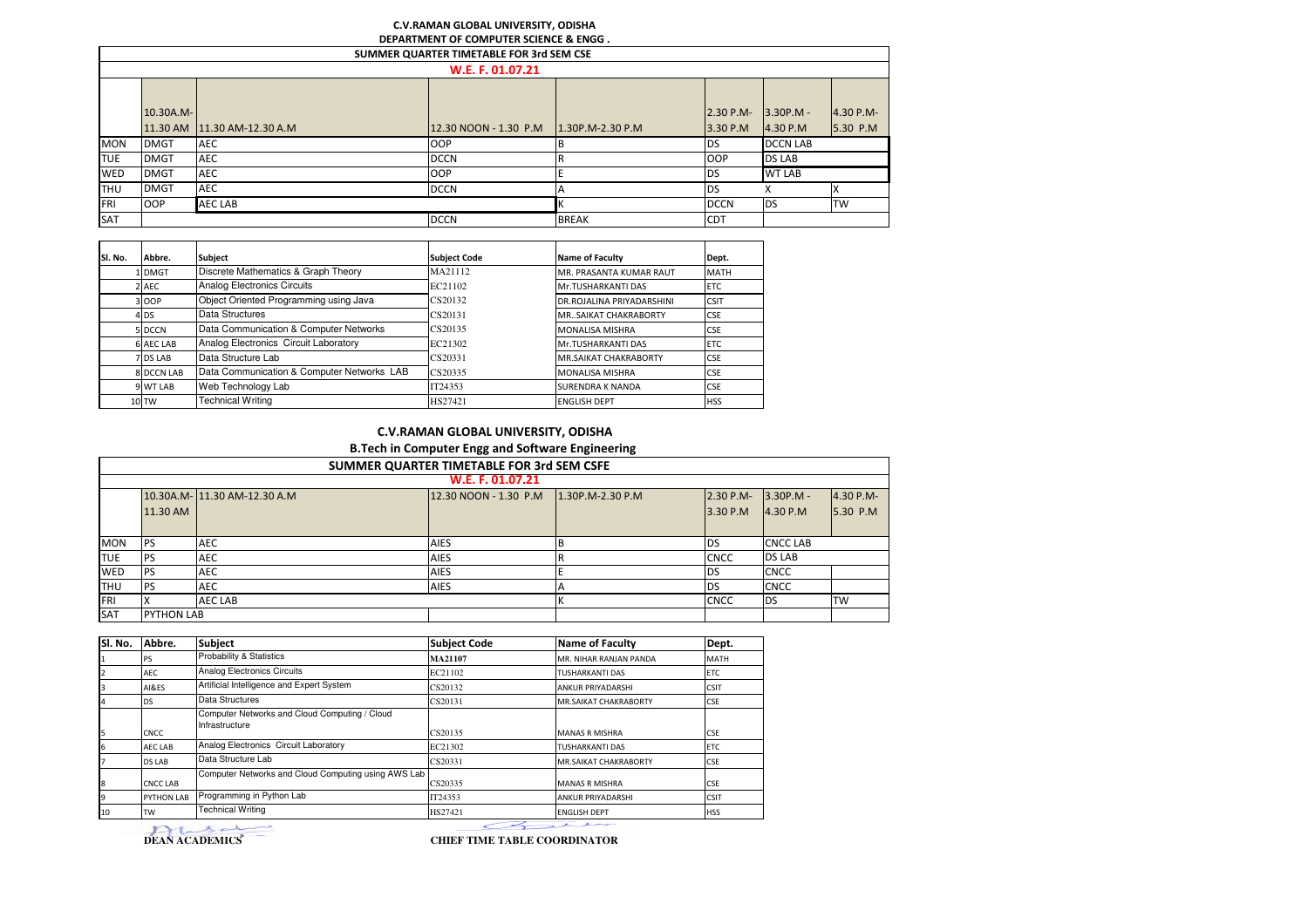| <b>C.V.RAMAN GLOBAL UNIVERSITY, ODISHA</b>                  |                                                                                                                  |            |                             |                 |  |               |  |  |  |
|-------------------------------------------------------------|------------------------------------------------------------------------------------------------------------------|------------|-----------------------------|-----------------|--|---------------|--|--|--|
| DEPARTMENT OF ELECTRONICS AND TELECOMMUNICATION ENGINEERING |                                                                                                                  |            |                             |                 |  |               |  |  |  |
| PROVISIONAL TIMETABLE 3RD SEMESTER SUMMER QUARTER 2021      |                                                                                                                  |            |                             |                 |  |               |  |  |  |
|                                                             |                                                                                                                  |            |                             | W.E. F.01.07.21 |  |               |  |  |  |
|                                                             | $10.30 - 11.30$ A.M<br>3.30 - 4.30 P.M<br>9.30 - 10.30 A.M<br>4.30-5.30 P.M<br>11.30-12.30 P.M<br>12.30-1.30 P.M |            |                             |                 |  |               |  |  |  |
|                                                             |                                                                                                                  |            |                             |                 |  |               |  |  |  |
| <b>MON</b>                                                  | MATH                                                                                                             | <b>ECD</b> | AEC                         | NT              |  | <b>DS LAB</b> |  |  |  |
| <b>TUE</b>                                                  | MATH                                                                                                             | <b>ECD</b> | <b>AEC</b>                  | DS              |  | <b>MATLAB</b> |  |  |  |
| <b>WED</b>                                                  | DS.<br><b>AEC</b><br><b>ECD LAB</b>                                                                              |            |                             |                 |  |               |  |  |  |
| <b>THU</b>                                                  | <b>NT</b><br><b>AEC</b><br><b>MINIPROJECT</b><br>MATH                                                            |            |                             |                 |  |               |  |  |  |
| <b>FRI</b>                                                  | MATH                                                                                                             | <b>NT</b>  | <b>TW</b><br>AEC LAB<br>DS. |                 |  |               |  |  |  |
| <b>SAT</b>                                                  | <b>NT</b>                                                                                                        | DS.        | <b>ECD</b>                  |                 |  |               |  |  |  |

| Sl. No. | Abbre.         | <b>Subject</b>           | <b>Subject Code</b> | <b>Name of Faculty</b>      | Dept.       |
|---------|----------------|--------------------------|---------------------|-----------------------------|-------------|
|         | <b>MATH</b>    | Math $-HI(A)$            | MA21103             | <b>MS. DIPTIREKHA SAHOO</b> | <b>MATH</b> |
|         | <b>AEC</b>     | Analog                   | EC20101             | <b>DR. TUSARKANTI DASH</b>  | ETC         |
| 3       | NT             | Network Theory           | EE21101             | <b>MANISH SHARMA</b>        | <b>EE</b>   |
| 4       | <b>DS</b>      | Data Structure           | CS21101             | <b>SAIKET CHOUDURY</b>      | <b>CSE</b>  |
| 5.      | <b>ECD</b>     | Energy                   | EE21117             | <b>SMITA RANI SAHOO</b>     | EE          |
| 6       | AEC LAB        | Analog                   | EC20301             | <b>DR. TUSARKANTI DASH</b>  | <b>ETC</b>  |
|         | <b>DS LAB</b>  | Data Structure           | CS21301             | <b>SAIKET CHOUDURY</b>      | <b>CSE</b>  |
| 8       | <b>ECD LAB</b> | Energy                   | EE21317             | <b>PRIYANKA SEN</b>         | EE          |
| 9       | <b>MAT LAB</b> | <b>MATLAB</b>            | EC24351             | DR. AJAY YADAV              | <b>ETC</b>  |
| 10      | $MP-1$         | Mini Project             | EC27397             | <b>DR. SOURAV KUNDU</b>     | <b>ETC</b>  |
| 11      | TW $(A/B)$     | <b>Technical Writing</b> | HS27404             | <b>SAROJ KANTA BHUYAN</b>   | <b>HSS</b>  |

Seli Mohapatra.

Timetable Co-ordinator, ETC

in  $\left\langle \right\rangle$ 

**DEAN ACADEMICS Chief Timetable Coordinator**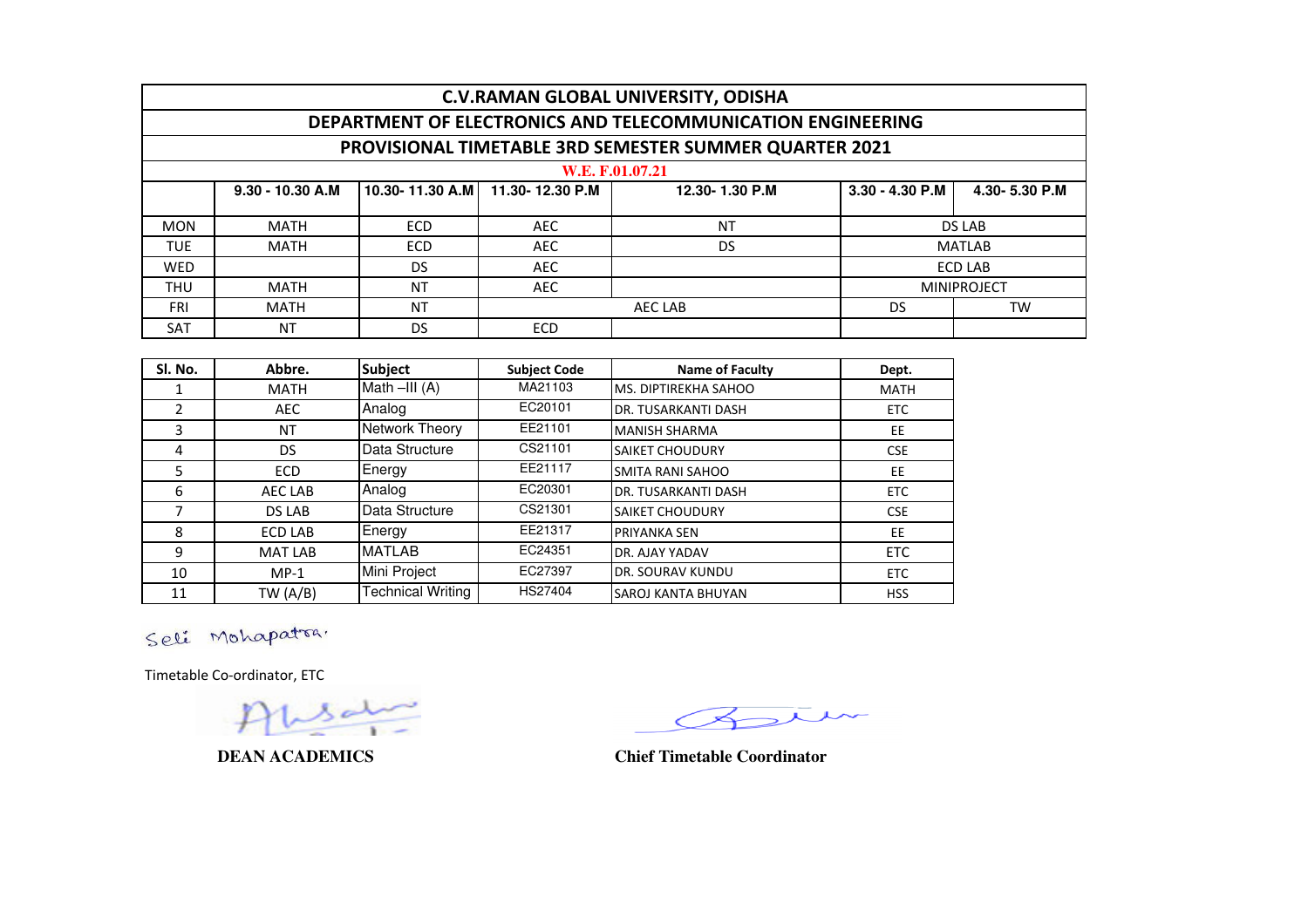### **SUMMER QUARTER TIME TABLE (ACY: 2020-21)**

|            | <b>MECHANICAL - 3rd SEMESTER</b>           |                         |                           |                           |                              |                                                                  |                             |                      |                             |  |
|------------|--------------------------------------------|-------------------------|---------------------------|---------------------------|------------------------------|------------------------------------------------------------------|-----------------------------|----------------------|-----------------------------|--|
|            | C. V. RAMAN GLOBAL UNIVERSITY, BHUBANESWAR |                         |                           |                           |                              |                                                                  |                             |                      |                             |  |
|            | w.ef. 01.07.2021                           |                         |                           |                           |                              |                                                                  |                             |                      |                             |  |
|            | 8:30 AM - 9:30<br>AM                       | 09:30 AM -<br>10:30 AM  | 10:30 AM -<br>11:30 AM    | 11:30 PM -<br>12:30 PM    | 12:30 PM - 1:30<br><b>PM</b> | 1:30 PM - 2:30<br>PM                                             | 2:30 PM - 3:30<br>PM        | 3:30 PM - 4:30<br>PM | 4:30 PM - 5:30<br><b>PM</b> |  |
| <b>MON</b> |                                            | ΙE<br><b>HJ</b>         | MoS<br><b>RD</b>          | <b>ETD</b><br><b>MKRP</b> |                              |                                                                  | <b>BME LAB</b><br><b>SB</b> | Math-III<br>GM       |                             |  |
| <b>TUE</b> |                                            | MoS<br><b>RD</b>        | ΙE<br>HJ                  | <b>MSc</b><br>SB          |                              | <b>MSc LAB</b><br>BRM<br><b>MD LAB</b><br>ч.<br><b>MKRP</b><br>U |                             | Math-III<br>GM       |                             |  |
| WED        |                                            | <b>MSc</b><br><b>SB</b> | MoS<br><b>RD</b>          | <b>ETD</b><br><b>MKRP</b> |                              |                                                                  |                             | Math-III<br>GM       |                             |  |
| <b>THU</b> |                                            | <b>MSc</b><br>SB        | MoS<br><b>RD</b>          | <b>ETD</b><br><b>MKRP</b> | N<br>С<br>н                  | <b>GM-I LAB</b><br>RKJ                                           |                             | Math-III<br>GM       |                             |  |
| <b>FRI</b> |                                            | MoS<br><b>RD</b>        |                           | IE<br>HJ                  |                              | <b>Mini Project</b><br><b>BCB</b>                                |                             | Math-III<br>GM       | <b>TW</b><br><b>SKB</b>     |  |
| SAT        |                                            |                         | <b>ETD</b><br><b>MKRP</b> | <b>MSc</b><br><b>SB</b>   |                              |                                                                  |                             |                      |                             |  |

| SI. No         | <b>SUBJECT NAME</b>                           | Credit         | <b>FACULTY NAME</b>     | <b>SID</b> |
|----------------|-----------------------------------------------|----------------|-------------------------|------------|
| 1              | Mathematics-III(B)                            | 4              | MS. SAI JAGNYASENI RANA | 1132       |
| $\overline{2}$ | <b>Industrial Engineering</b>                 | $\overline{2}$ | Dr.H.Joardar            | 326        |
| 3              | Mechanics Of Solids                           | 4              | Dr B K Khamari          | 6147       |
| 4              | <b>Engineering Thermodynamics</b>             | 3              | Mr. Madhu.K.R. Pulagam  | 5905       |
| 5              | Material Science                              | 3              | Dr. Sushovan Basak      | 5819       |
| 6              | Technical Writing - HS27421                   | 1              | Mr. S. K. Bhuyan        |            |
| 7              | Basic Mechanical Engineering Lab -<br>ME20365 | 1              | Dr. Sushovan Basak      | 5819       |
| 8              | Material Science Lab - ME20302                | 1              | Dr. Bikash R. Moharana  | 5838       |
| 9              | Machine Drawing Lab - ME20363                 | 1              | Dr. B. K. Khamari       | 6147       |
| 10             | Geometric Modelling-I - ME24363               | 1              | Mr. Rakesh Ku. Jena     | 5920       |
| 11             | Mini Project - ME27397                        | 1              | Dr. B.C. Behera         | 5948       |

**DEAN ACADEMICS Chief Timetable Coordinator**

Bur